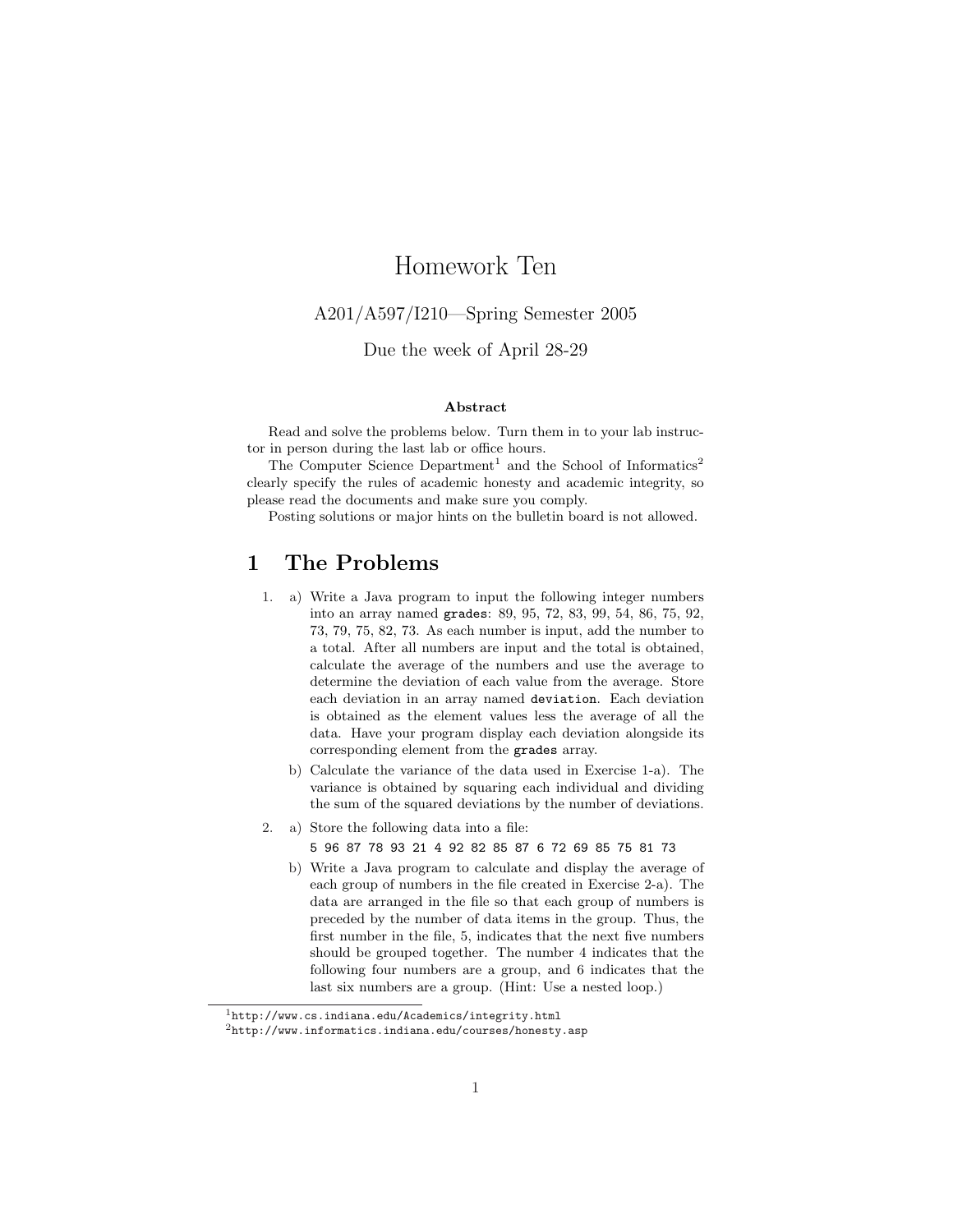- 3. Write an application that converts miles to kilometers. (One mile equals 1.60935 kilometers.) Read the miles value from the user as a command-line argument (expressed as a floating point value,) and print the converted value back to the screen.
- 4. Design and implement a Java program that that determines and prints the number of odd, even, and zero digits in an integer value read from the keyboard (or as a command-line argument).
- 5. Design and implement a class called Coin that represents a coin that can be flipped, showing either heads or tails. Create a driver class, called CoinFlip, whose main method flips a coin 100 times to determine how many times each side comes up, and test your class:

```
Coin \coin = new \ Coin();
for (int i = 0; i < 100; i++)
  coinflip();coin/report();
```
6. Create three programs that print the three patterns below (as scalable patterns, with the size specified on the command line):

|        |           |  | * * * * * * * * * * |  |  |  |           |  |  | * * * * * |  |        |       |         |  | * * * * * * * * * * |  |         |        |
|--------|-----------|--|---------------------|--|--|--|-----------|--|--|-----------|--|--------|-------|---------|--|---------------------|--|---------|--------|
|        |           |  | * * * * * * * * *   |  |  |  |           |  |  | * * * * * |  |        |       | * * * * |  |                     |  | * * * * |        |
|        |           |  | * * * * * * * *     |  |  |  |           |  |  | * * * * * |  |        | * * * |         |  |                     |  | * * *   |        |
|        |           |  | * * * * * * *       |  |  |  |           |  |  | * * * * * |  |        | $* *$ |         |  |                     |  |         | $* *$  |
|        |           |  | * * * * * *         |  |  |  |           |  |  | * * * * * |  | $\ast$ |       |         |  |                     |  |         | $\ast$ |
|        | * * * * * |  |                     |  |  |  | * * * * * |  |  |           |  | $\ast$ |       |         |  |                     |  |         | $\ast$ |
|        | * * * *   |  |                     |  |  |  | * * * * * |  |  |           |  |        | $* *$ |         |  |                     |  | $* *$   |        |
|        | * * *     |  |                     |  |  |  | * * * * * |  |  |           |  |        | * * * |         |  |                     |  | * * *   |        |
| $* *$  |           |  |                     |  |  |  | * * * * * |  |  |           |  |        |       | * * * * |  |                     |  | * * * * |        |
| $\ast$ |           |  |                     |  |  |  | * * * * * |  |  |           |  |        |       |         |  | * * * * * * * * * * |  |         |        |

- 7. Design and implement a Java program that reads an integer value representing a year from the user. The purpose of the year is to determine if the year is a leap year (and therefore has 29 days in February) in the Gregorian calendar. A year is a leap year if it is divisible by 4, unless it is also divisible by 100 but not by 400. For example, the year 2003 is not a leap year, but 2004 is. The year 1900 is not a leap year, because it is divisible by 100, but the year 2000 is a leap year because even though it is divisible by 100, it is also divisible by 400. Produce an error message for any input value less than 1582 (the year the Gregorian calendar was adopted).
- 8. Design and implement an application that plays the Hi-Lo guessing game with numbers. The program should pick a random number between 1 and 100 (inclusive), then repeatedly prompt the user to guess the number. On each guess, report to the user that he or she is correct or that the guess is high or low. Continue accepting guesses until the user guesses correctly or chooses to quit (the user types done). Count the number of guesses and report the value when the user guesses correctly. At the end of each game (by quitting or a correct guess), prompt to determine whether the user wants to play again. Continue playing games until the user chooses to stop.